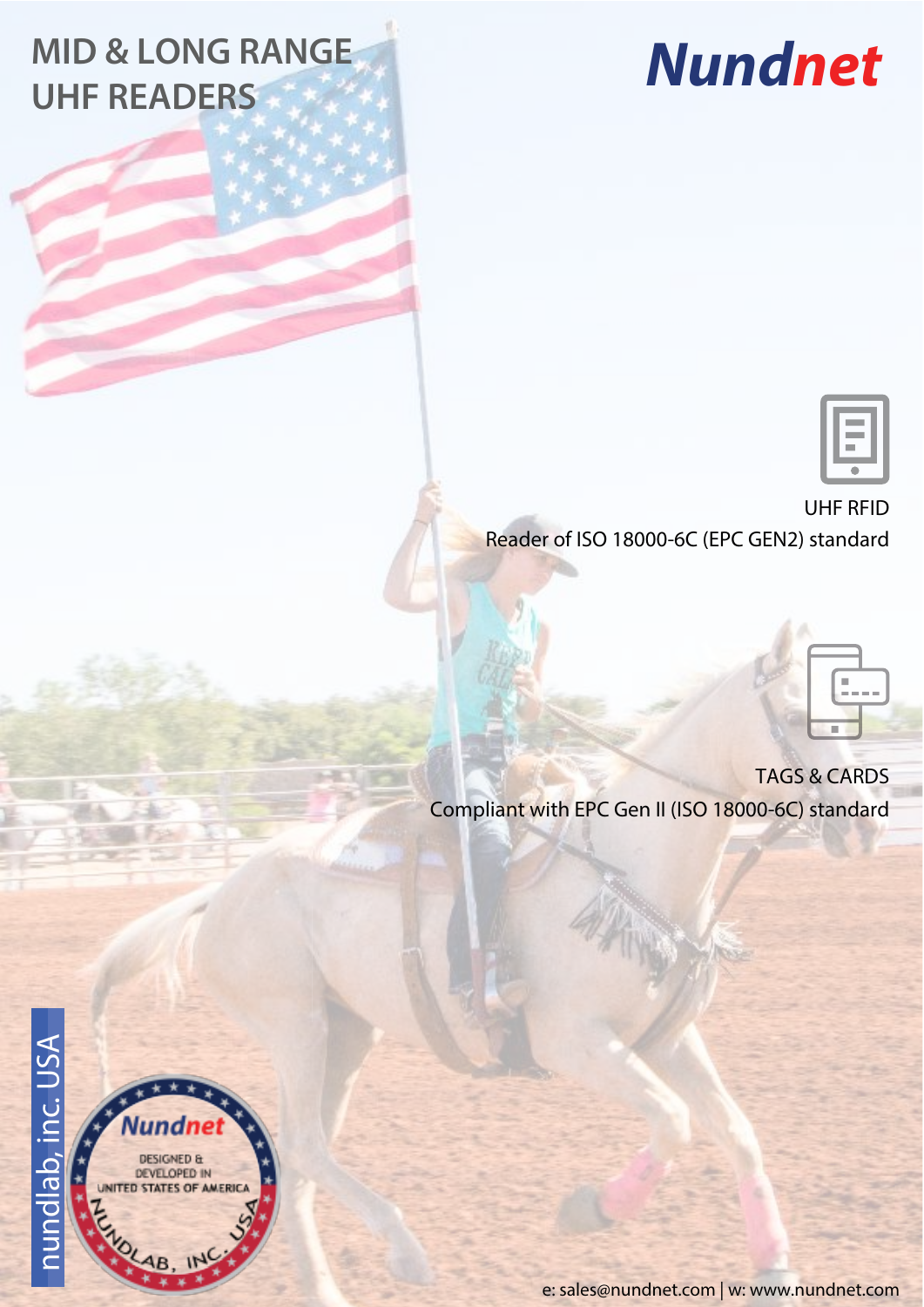## **MID & LONG RANGE UHF READERS Description**

# **Nundnet**



Nundnet, long range readers are compatible with the multiple protocols and can read multiple tag formats.These readers are exclusively designed for indoor & outdoor application.

These are waterproof & suitable for use in wide range of RFID applications like vehicle & transport management, car parking, access control and production process control.

#### Wireless Frequency

Available in various operating frequencies 922 ~ 928MHz, 902 ~ 928MHz, 865 ~ 868MHz,



 $IPX6$ 

#### Weather Proof Housing

IP X6 rated, Protects from powerful water jets, thereby is waterproof.

#### Hermetically Protected Housing

This protects the inner parts from any sort of vandalism to a very large extent.

#### LED Indicators

Bi Colored LED Indicators to notify power, card detection, c ard rejection.

#### Sensing Range

The wireless detection or sensing ranges form  $5 \sim$ 20Meters





#### READING RANGE

NT 9MR series are designed to sense Gen2 EPC global are multi frequency 860 ~ 960 MHz. Ultra High Frequency (UHF) passive RFID Tags, and an ideal sensing range 5-20 Meters.

### ISO 18000-6C

It defines air interface parameters for tags operating within the frequency range of 860–960 MHz and allows for use of different frequencies in different regions from within this range. Nundnet NT 9MR offers frequency range of 902~ 928MHz, 865~ 868MHz, 922 ~ 928MHz.



#### **INTERFACE**

NT 9MR series is developed & designed for easy integration into existing digital & electronic management systems in the industry, viz.a.viz access controls, car parking & vehicle access control, retail & property management, ID access control for offices and private buildings, handfree operation. The communication interfaces are RS485 for serial communication, open standard industrial protocol wiegand and other protocols.

#### MODULATION

NT 9MR series uses Amplitude Shift keying (ASK), that represents the digital data as variations in the amplitude of a carrier wave. Here the binary symbol 1 is represented by transmitting a fixed-amplitude carrier wave & fixed frequency for a bit duration of T seconds. If the signal value is 1 then the carrier signal will be transmitted; otherwise, a signal value of 0 will be transmitted. This is the most sophisticated scheme of modulation which represent the data in groups using an additional amplitude levels.

### **HOUSING**

NT 9MR enclosures can be subjected to a jet of water from a nozzle of 12.5 mm diameter at a distance of 2.5 ~3 M. The water flow rate can be 100 l/ min applied for a time of 1 min  $/m<sup>2</sup>$ , with a minimum of 3 minutes. Hence IPX6 rating means that water cannot penetrate into the device in such a quantity or in such a position that can prove risky for the operation of unit. The IP X6 rating insures that the device can be used for outdoor applications like car parking, gate access etc.

### FCC COMPLIANCE

NT 9MR series equipments has been tested and found to comply with the limits for a Class B digital device, pursuant to part 15 of the FCC rules. This device is designed to provide the reasonable protection against harmful interference in a residential installation. This equipment generates, uses and can radiate radio frequency energy and, if not installed and used in accordance with instructions, may cause harmful interference to radio communications. However, there is no guarantee that interference will not occur in a particular installation.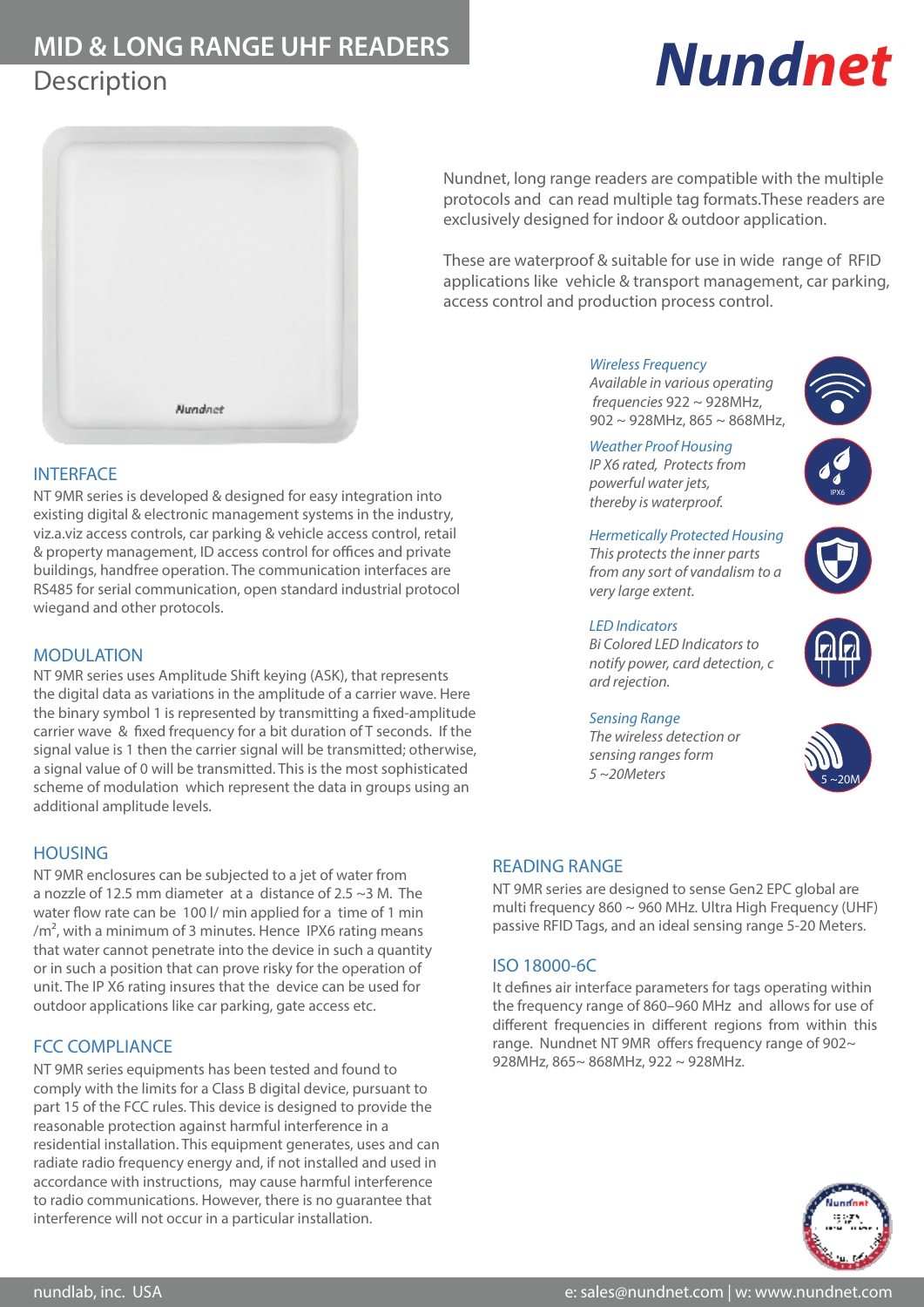## **MID & LONG RANGE UHF READERS**<br> **Specifications Specifications**

| <b>Operating frequency</b><br>865~868MHz<br>865~868MHz<br>865~868MHz<br>865~868MHz<br>A<br>A<br>A<br>A<br>B<br>B<br>B<br>B<br>$902 \sim 928$ MHz<br>$902 \sim 928$ MHz<br>$902 \sim 928$ MHz<br>$902 \sim 928$ MHz<br>C<br>D<br>$922 \sim 928 \text{ MHz}$<br>C<br>$922 \sim 928 \text{ MHz}$<br>C<br>$922 \sim 928$ MHz<br>Customization<br>Modulation<br>PR-ASK, ASK<br>PR-ASK, ASK<br>PR-ASK, ASK<br>PR-ASK, ASK<br>Communication<br>Wiegand, RS 485<br>RS 485, Wiegand<br>RS 485, Wiegand<br>TCP/IP, RS232, RS 485, Wiegand<br>EPC Gen 2 (ISO 18000 - 6C),<br>Supported transponders<br>EPC Gen 2 (ISO 18000 - 6C)<br>EPC Gen 2 (ISO 18000 - 6C)<br>EPC Gen 2 (ISO 18000 - 6C)<br>ISO 18000-6B<br>12V<br>Operating voltage<br>12V<br>12V<br>12V<br>< 1 A<br>< 1 A<br>< 1 A<br>Current<br>$< 1$ A<br>$-20^{\circ}$ C ~ 55 $^{\circ}$ C<br>$-20^{\circ}$ C ~ 55°C<br>Operating -20 $\degree$ C ~ 55 $\degree$ C<br>$-20^{\circ}$ C ~ 55 $^{\circ}$ C<br>Temperature<br>Operating<br>Operating<br>Operating<br>$-20^{\circ}$ C ~ 85 $^{\circ}$ C<br>-20°C ~ 85°C<br>$-20^{\circ}$ C ~ 85 $^{\circ}$ C<br>$-20^{\circ}$ C ~ 85 $^{\circ}$ C<br>Storage<br>Storage<br>Storage<br>Storage<br><b>Relative humidity</b><br>$5 - 90\%$<br>$5 - 90\%$<br>$5 - 90\%$<br>$5 - 90\%$<br>Reading range*<br>$\sim$ < 10 Meters<br>15 Meters<br>20 Meters<br>5 Meters<br><b>Transmission power</b><br>25 dBm (adjustable)<br>27.9 dBm (adjustable)<br>24.9 dBm (adjustable)<br>30 dBm (adjustable) |
|----------------------------------------------------------------------------------------------------------------------------------------------------------------------------------------------------------------------------------------------------------------------------------------------------------------------------------------------------------------------------------------------------------------------------------------------------------------------------------------------------------------------------------------------------------------------------------------------------------------------------------------------------------------------------------------------------------------------------------------------------------------------------------------------------------------------------------------------------------------------------------------------------------------------------------------------------------------------------------------------------------------------------------------------------------------------------------------------------------------------------------------------------------------------------------------------------------------------------------------------------------------------------------------------------------------------------------------------------------------------------------------------------------------------------------------------------------------------------------------|
|                                                                                                                                                                                                                                                                                                                                                                                                                                                                                                                                                                                                                                                                                                                                                                                                                                                                                                                                                                                                                                                                                                                                                                                                                                                                                                                                                                                                                                                                                        |
|                                                                                                                                                                                                                                                                                                                                                                                                                                                                                                                                                                                                                                                                                                                                                                                                                                                                                                                                                                                                                                                                                                                                                                                                                                                                                                                                                                                                                                                                                        |
|                                                                                                                                                                                                                                                                                                                                                                                                                                                                                                                                                                                                                                                                                                                                                                                                                                                                                                                                                                                                                                                                                                                                                                                                                                                                                                                                                                                                                                                                                        |
|                                                                                                                                                                                                                                                                                                                                                                                                                                                                                                                                                                                                                                                                                                                                                                                                                                                                                                                                                                                                                                                                                                                                                                                                                                                                                                                                                                                                                                                                                        |
|                                                                                                                                                                                                                                                                                                                                                                                                                                                                                                                                                                                                                                                                                                                                                                                                                                                                                                                                                                                                                                                                                                                                                                                                                                                                                                                                                                                                                                                                                        |
|                                                                                                                                                                                                                                                                                                                                                                                                                                                                                                                                                                                                                                                                                                                                                                                                                                                                                                                                                                                                                                                                                                                                                                                                                                                                                                                                                                                                                                                                                        |
|                                                                                                                                                                                                                                                                                                                                                                                                                                                                                                                                                                                                                                                                                                                                                                                                                                                                                                                                                                                                                                                                                                                                                                                                                                                                                                                                                                                                                                                                                        |
|                                                                                                                                                                                                                                                                                                                                                                                                                                                                                                                                                                                                                                                                                                                                                                                                                                                                                                                                                                                                                                                                                                                                                                                                                                                                                                                                                                                                                                                                                        |
|                                                                                                                                                                                                                                                                                                                                                                                                                                                                                                                                                                                                                                                                                                                                                                                                                                                                                                                                                                                                                                                                                                                                                                                                                                                                                                                                                                                                                                                                                        |
|                                                                                                                                                                                                                                                                                                                                                                                                                                                                                                                                                                                                                                                                                                                                                                                                                                                                                                                                                                                                                                                                                                                                                                                                                                                                                                                                                                                                                                                                                        |
|                                                                                                                                                                                                                                                                                                                                                                                                                                                                                                                                                                                                                                                                                                                                                                                                                                                                                                                                                                                                                                                                                                                                                                                                                                                                                                                                                                                                                                                                                        |
|                                                                                                                                                                                                                                                                                                                                                                                                                                                                                                                                                                                                                                                                                                                                                                                                                                                                                                                                                                                                                                                                                                                                                                                                                                                                                                                                                                                                                                                                                        |
|                                                                                                                                                                                                                                                                                                                                                                                                                                                                                                                                                                                                                                                                                                                                                                                                                                                                                                                                                                                                                                                                                                                                                                                                                                                                                                                                                                                                                                                                                        |
|                                                                                                                                                                                                                                                                                                                                                                                                                                                                                                                                                                                                                                                                                                                                                                                                                                                                                                                                                                                                                                                                                                                                                                                                                                                                                                                                                                                                                                                                                        |
|                                                                                                                                                                                                                                                                                                                                                                                                                                                                                                                                                                                                                                                                                                                                                                                                                                                                                                                                                                                                                                                                                                                                                                                                                                                                                                                                                                                                                                                                                        |
| Reciever sensitivity<br>$-85$ dBm<br>$-85$ dBm<br>$-85$ dBm<br>$-85$ dBm                                                                                                                                                                                                                                                                                                                                                                                                                                                                                                                                                                                                                                                                                                                                                                                                                                                                                                                                                                                                                                                                                                                                                                                                                                                                                                                                                                                                               |
| 6.5 dBi<br>8 dBi<br>11 dBi<br>12 dBi<br>Antenna gain                                                                                                                                                                                                                                                                                                                                                                                                                                                                                                                                                                                                                                                                                                                                                                                                                                                                                                                                                                                                                                                                                                                                                                                                                                                                                                                                                                                                                                   |
|                                                                                                                                                                                                                                                                                                                                                                                                                                                                                                                                                                                                                                                                                                                                                                                                                                                                                                                                                                                                                                                                                                                                                                                                                                                                                                                                                                                                                                                                                        |
| Cover ABS (Acrylonitrile<br>Cover ABS (Acrylonitrile<br>Cover ABS (Acrylonitrile<br>Housing<br>Cover ABS (Acrylonitrile                                                                                                                                                                                                                                                                                                                                                                                                                                                                                                                                                                                                                                                                                                                                                                                                                                                                                                                                                                                                                                                                                                                                                                                                                                                                                                                                                                |
| Butadiene Styrene)<br>Butadiene Styrene)<br>Butadiene Styrene)<br>Butadiene Styrene)                                                                                                                                                                                                                                                                                                                                                                                                                                                                                                                                                                                                                                                                                                                                                                                                                                                                                                                                                                                                                                                                                                                                                                                                                                                                                                                                                                                                   |
| IP X6<br>IP X6<br>IP 65<br><b>Ingress Protection</b><br>IP X6                                                                                                                                                                                                                                                                                                                                                                                                                                                                                                                                                                                                                                                                                                                                                                                                                                                                                                                                                                                                                                                                                                                                                                                                                                                                                                                                                                                                                          |
| Dimensions (mm)<br>228 x 228 x 52.3 mm (LxWxH)<br>413 x 348 x 38.6mm (LxWxH)<br>445 x 445 x 55 (LxWxH)<br>117 x 117 x 44mm (LxWxH)                                                                                                                                                                                                                                                                                                                                                                                                                                                                                                                                                                                                                                                                                                                                                                                                                                                                                                                                                                                                                                                                                                                                                                                                                                                                                                                                                     |
| Mounting<br>Wall, Surface<br>Wall, Surface<br>Wall, Surface<br>Wall, Surface                                                                                                                                                                                                                                                                                                                                                                                                                                                                                                                                                                                                                                                                                                                                                                                                                                                                                                                                                                                                                                                                                                                                                                                                                                                                                                                                                                                                           |
| Weight<br>1.8 Kg<br>$1.5$ Kg<br>1.8 Kg<br>5 Kg                                                                                                                                                                                                                                                                                                                                                                                                                                                                                                                                                                                                                                                                                                                                                                                                                                                                                                                                                                                                                                                                                                                                                                                                                                                                                                                                                                                                                                         |
| Certification<br>FCC, NCC, CE, RoHS<br>FCC, NCC, CE, RoHS<br>FCC, NCC, CE, RoHS<br>FCC, NCC, CE, RoHS                                                                                                                                                                                                                                                                                                                                                                                                                                                                                                                                                                                                                                                                                                                                                                                                                                                                                                                                                                                                                                                                                                                                                                                                                                                                                                                                                                                  |

## **Tags & cards**



| <b>DESCRIPTION</b>    |                 | <b>THICK CARD</b>                | <b>THIN CARD</b>        | <b>HARD TAG</b>                  | SOF TAG                          | <b>COIN TAG</b>                                                                                                                             |
|-----------------------|-----------------|----------------------------------|-------------------------|----------------------------------|----------------------------------|---------------------------------------------------------------------------------------------------------------------------------------------|
| <b>Classification</b> |                 | <b>ISO Card</b>                  | ISO/IEC 18000-6C        | ISO 18000-6C                     | <b>ISO Card</b>                  | <b>ISO Card</b>                                                                                                                             |
| Compliance            | <b>Standard</b> | EPC Class1 Gen2                  | EPC Class1 Gen2         | EPC Class1 Gen2                  | EPC Class1 Gen2                  | EPC Class1 Gen2                                                                                                                             |
| Operating             | Frequency       | 860~960MHz                       | 860~960MHz              | 860~960MHz                       | 860~960MHz                       | 860~960MHz                                                                                                                                  |
|                       | Mode            | Passive                          | Passive                 | Passive                          | Passive                          | Passive                                                                                                                                     |
| Construction Inlay    |                 | Aluminum etching                 | Aluminum etching        | Copper                           | Aluminum etching                 | Aluminum/Copper etching                                                                                                                     |
|                       | Card            | <b>PVC</b>                       | $AL + PET$              | ABS cover                        | <b>PVC</b>                       | Paper, PET, PVC                                                                                                                             |
| <b>Dimensions</b>     | Antenna         | 70 x 17 <sub>mm</sub>            | 70 x 17 <sub>mm</sub>   | 70 x 17 <sub>mm</sub>            | 70 x 17 mm                       | 70 x 17 <sub>mm</sub>                                                                                                                       |
|                       | Card            | 85.6 x 54 x 1.8 mm               | 85.6 x 54 x 0.5         | 249 x 13.8 x 6mm                 | 85.6 x 54 x 1.8 mm               | 10/20/25mm                                                                                                                                  |
| Temperature           | Storage         | $-25^{\circ}$ C ~50 $^{\circ}$ C | $-25 \sim 50^{\circ}$ C | $-25^{\circ}$ C ~50 $^{\circ}$ C | -25°C ~50°C                      | -25°C ~50°C                                                                                                                                 |
|                       | Operation       | $-15^{\circ}$ C ~40 $^{\circ}$ C | $-15 - 40^{\circ}$ C    | $-15^{\circ}$ C ~40 $^{\circ}$ C | $-15^{\circ}$ C ~40 $^{\circ}$ C | $-15^{\circ}$ C ~40 $^{\circ}$ C                                                                                                            |
| Humidity              |                 | 90% RH/20°C                      | 90% RH/20°C             | 80% RH/20°C                      | 90% RH/20°C                      | 90% RH/20°C                                                                                                                                 |
| ESD (HBM)             |                 | 2000V                            | 2000V                   | 2000V                            | 2000V                            | 2000V                                                                                                                                       |
| <b>Distance</b>       | Reading         | $6~15$ Meters                    | $6~15$ Meters           | $1~12$ Meters                    | $6~15$ Meters                    | $6~15$ Meters                                                                                                                               |
| Chip type             |                 | Allien Higgs3                    | Allien Higgs3           | <b>NXP</b>                       | Allien Higgs3                    | Allien Higgs3                                                                                                                               |
| Memory                | EPC             |                                  |                         |                                  |                                  | 96 bits, extendable 480bits 96 bits, extendable 480bits 96 bits, extendable 480bits 96 bits, extendable 480bits 96 bits, extendable 480bits |
|                       | <b>User</b>     | 512 bit                          | 512 bit                 | 512 bit                          | 512 bit                          | 512 bit                                                                                                                                     |
|                       | Passcode        | 32 bit access                    | 32 bit access           | 32bit access                     | 32 bit access                    | 32 bit access                                                                                                                               |
|                       |                 | /32bit kill passcode             | /32bit kill passcode    | /32bit kill passcode             | /32bit kill passcode             | /32bit kill passcode                                                                                                                        |

#### ORDERING UHF LONG RANGE READER & TAGS

| NT 9MR XY      |                    |                           |  |  |  |  |  |  |  |  |
|----------------|--------------------|---------------------------|--|--|--|--|--|--|--|--|
| MR             |                    |                           |  |  |  |  |  |  |  |  |
| 05 Meter range | A 865~868MHz       | E RS 232, RS 485, Wiegand |  |  |  |  |  |  |  |  |
| 10 Meter range | $902 \sim 928$ MHz | <b>RS 232, TCP/IP</b>     |  |  |  |  |  |  |  |  |
| 15 Meter range | $922 \sim 928$ MHz | RS 232, WiFi              |  |  |  |  |  |  |  |  |
| 20 Meter range | Customized         | RS 232, WiFi, TCP/IP      |  |  |  |  |  |  |  |  |

#### NT LRT 10XY

| X            |                      |  |
|--------------|----------------------|--|
| T Thick card | A 865~868 MHz        |  |
| U Thin card  | B $902 \sim 928$ MHz |  |
| H Hard tag   | $C$ 922 ~ 928 MHz    |  |
| S Soft tag   | Customized           |  |
| C Coin tag   |                      |  |